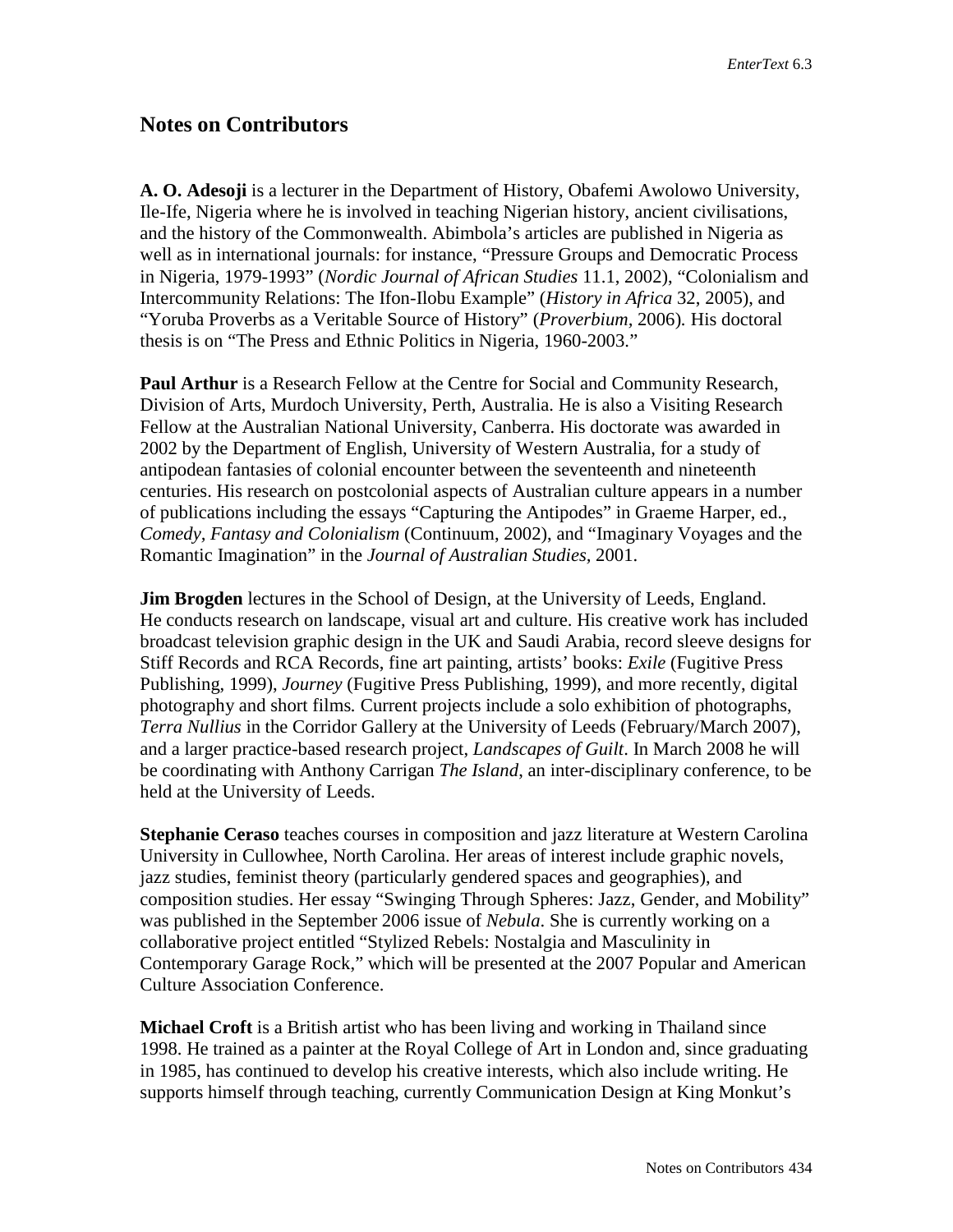University of Technology, School of Architecture and Design, Thonburi, Thailand, focusing on the development of generic visual and creative thinking in the South East Asian cultural context. Michael's interest in writing began as a *neater* alternative to painting, with an idea that pushing and giving shape to text could be analogous to that of paint. A part-time course in Psychodynamic Counselling at Birkbeck College, London, gave him some insight into psychoanalytical theory, and the element of interpretation built into his written pieces is informed by continued reading around psychoanalysis. The teaching of visual education is, of course, via the linguistic interface, and this through English to Thai students has meant that language is, for Michael, becoming an increasingly creative as well as instructional medium. In the broader sense there is a merging of speaking and writing with the language of the visual. At present Michael is working on paintings that interact with grounds of text.

**Jane Cromartie** is Professor of Marketing at the University of New Orleans, USA. She holds a PhD in Marketing from the University of Florida. Her work is published in a variety of journals including *Consumption, Markets and Culture* (2004), the *International Trade Journal* (1998, 1991*)*, the *Journal of Global Competitiveness* (1993), the *International Journal of Management* (1997). Her interest and research in marketing/public policy interfaces has led to her participation in large-scale governmentsponsored studies of public concern regarding issues as diverse as public transportation and the risks posed by the storage of nuclear weapons waste. In addition, she has served as an expert witness in U.S. federal courts on antitrust and marketing practices. Most recently, her work (with Hill) explores new views of thinking as a key construct in strategy and consumer explorations in marketing. This research stream to date has resulted in investigations into the importance of forgetting in memory, obstacles to thinking, the role of paradox, and new levels of understanding offered by the difference perspective.

**David Fulton** has taught English language and literature in secondary schools, language schools, colleges and universities in England, Scotland, the Socialist Federal Republic of Yugoslavia and People's Republic of China. He now lectures in English at Brunel University and is course convenor for the MA in Creative and Professional Writing. His research interests centre on the modernist tradition in poetry and prose, and he has given conference papers and written articles on Denise Levertov, Roy Fisher, Elizabeth Bishop, the American Confessional Poets, Robert Duncan, Thom Gunn, Mark Doty, Hugo Williams and Alasdair Gray, as well as on Daniel Defoe and David Mercer. He has also published short prose pieces and poems, informed by his research interests.

**Timothy Gleason** is Assistant Professor of Journalism at the University of Wisconsin at Oshkosh, Wisconsin, USA. He holds a doctorate in communication studies from Bowling Green State University, Ohio. His work on journalism, image analysis, and Hong Kong and South Korean action films can be found in a number of journals such as *Visual Communication Quarterly* and *Journal of Asian Pacific Communication.* His article on "The Rhetorical Structure of Marc Riboud's Photojournalistic Books" appears in *Visual Communication: Rhetorics and Technologies* edited by Diane Hope.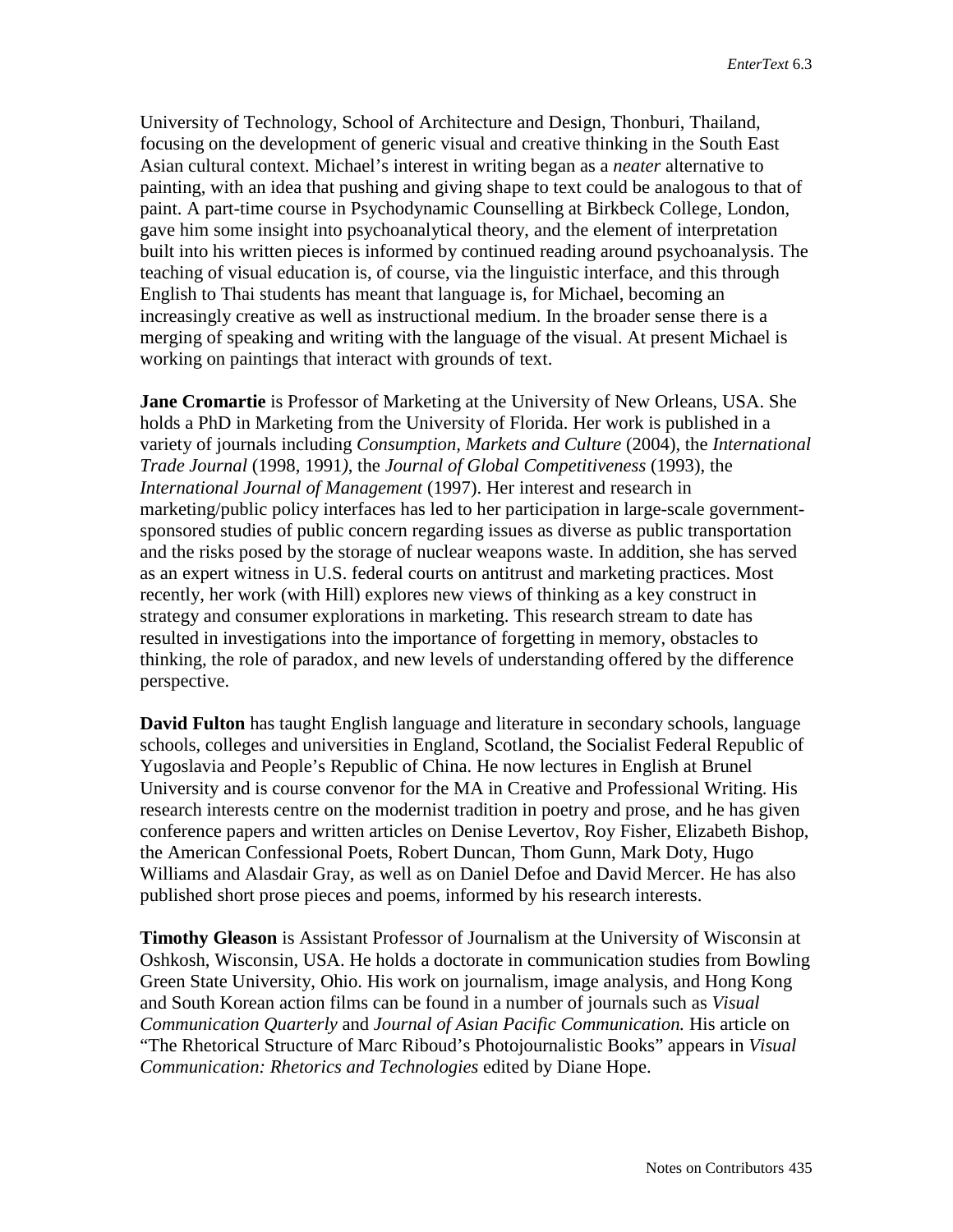**Mark E. Hill** is Associate Professor of Marketing in the School of Business at Montclair State University, New Jersey, USA. He holds a doctorate in Business Administration from Southern Illinois University. His work is published in a number of journals including *Journal of Marketing Education* (2007), *Consumption, Markets and Culture*  (2004, 2000), *Journal of Consumer Marketing* (2003), *Journal of Current Issues and Research in Advertising* (2001, 1997), *Marketing Education Review* (2001), and *Research in Consumer Behavior* (2000). He received the Article of the Year Award in 2006 for his work on teaching effectiveness published in the journal of *Marketing Education Review*. His recent research has re-defined memory through an understanding of forgetting, re-defined marketing as a *way* of thinking vs. as a discipline, identified the paradoxical state of affairs hindering marketing's relationship with marketers, and is currently exploring consumers from a structuring of difference perspective.

**Darren Jorgensen** teaches art and visual culture studies in the Department of Architecture, Landscape and Visual Art at the University of Western Australia. He completed a PhD on the subject of science fiction in 2005 and has published in this area, as well as on Aboriginal art, utopianism, film and critical theory. When he doesn't have his head in a book, he is surfing the warm waters of the Indian Ocean.

**E. A. Markham** has published a novel, a memoir, five collections of short stories and nine volumes of poetry, including *A Rough Climate* which was shortlisted for the 2002 T. S. Eliot Prize. His *New and Selected Poems* will be published by Anvil in the spring of 2008. Markham has taught at various universities in the UK and Ireland, notably for fourteen years at Sheffield Hallam where, until 2005, he was Professor of Creative Writing. Markham was born in Montserrat, grew up in London, and now lives in Paris.

**Steven Michels** is Assistant Professor of Political Science at Sacred Heart University, Fairfield, Connecticut. He took his doctorate in Political Science at Loyola University, Chicago in 2002. He has taught at Concordia University and the University of Georgia, as well as at Loyola University. Previous work on Nietzsche has appeared in *Minerva, Animus, Dogma* and *EnterText* 4.3. Other publications include "When Democracies Fight: Tocqueville on the Democratic Peace" (*Essays in Arts and Sciences,* 2005), and "Democracy in Plato's *Laws*" (*Journal of Social Philosophy* 35.4, 2004). His reviews appear regularly in *Political Studies Review*.

**Jennifer Rich** is Assistant Professor of English and Freshman Composition at Hofstra University, Long Island, New York. She was previously Director of the Academic Writing and Composition Program at Manhattanville College, and taught at Hunter College, CUNY. Her essay "Gender and the Market in *Henry VI, Part I*" is in *Images of Matter,* edited by Yvonne Bruce (University of Delaware Press, 2005). Other articles appear in *The Queer Sixties* (Routledge, 1999), *Technoscience and Cyberculture*  (Routledge, 1995) and in journals such as *Found Object* and *Hudson River.* Her doctoral thesis was "Shakespeare's Economic Unconscious: Representations of Emergent Capitalism in Shakespeare's Drama" (CUNY, 2002).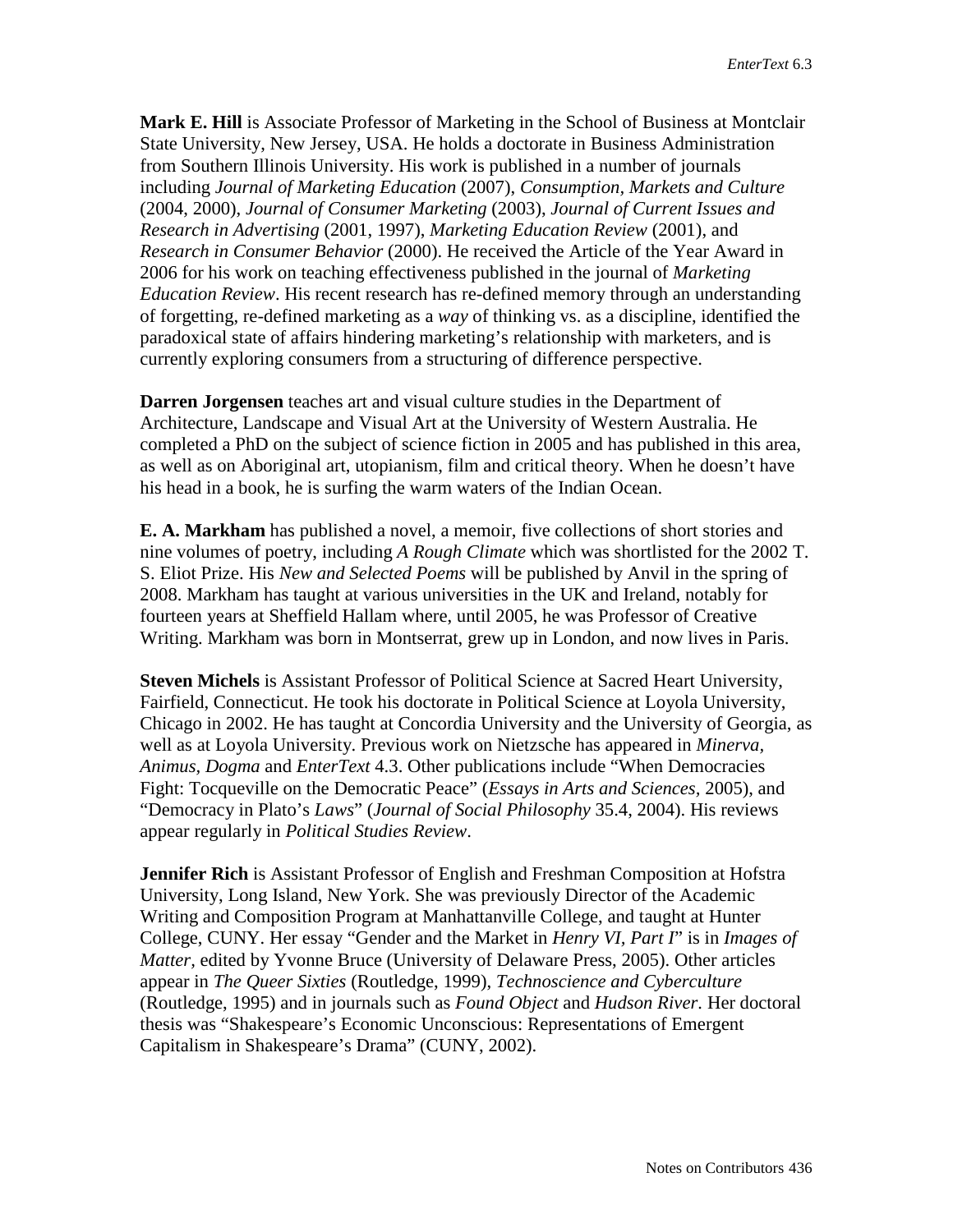**David Scott** is a lecturer at Brunel University, teaching on the International Relations programme. His interests include the intercultural dimension of international relations, East-West encounters, and the role of Transcendentalist figures in such encounters. Recent publications include related work on Thoreau ("Re-walking Thoreau and Asia: 'Light from the East' for 'A very Yankee sort of Oriental,' *East-West Philosophy* 57.1, 2007) and on Walt Whitman ("Diplomats and Poets: 'Power and Perceptions' in America's Encounter with Japan, 1860," *Journal of World History* 17.3, 2006). Work is currently underway on Rudyard Kipling's writings, one study dealing with Kipling's marked Sinophobia, and another analysing his sympathetic appreciation of Buddhism in Japan, Burma and India.

**Ron Sookram** is a part-time lecturer at the University of Trinidad and Tobago, and Coordinator of the Distance and Outreach Office, Faculty of Humanities and Education, at the University of the West Indies, St. Augustine, Trinidad. He holds a PhD in history from the University of the West Indies for a thesis on "The History and Culture of Indians in Grenada, 1857-2000." Among his publications are the essay "Grenada on the Eve of Indian immigration, 1838-1857" (*The Arts Journal* 1.2, 2005), and "Indians and Politics in Grenada 1960-2003" (*Journal of Caribbean History*, forthcoming)*.*

**Claire Spivakovsky** is a doctoral candidate at the Department of Criminology, University of Melbourne, Australia. Her thesis explores correctional approaches to Indigenous offender rehabilitation in Australia, New Zealand and Canada. Claire also works as a research assistant for the Victorian Department of Justice, contributing to the development of Indigenous offender correctional frameworks. Claire has presented papers at a number of conferences across Australia on issues relating to Indigenous offenders.

**Janice Stewart** lectures in English and Women's Studies at the University of British Columbia, Canada. She holds a PhD from McGill University for a thesis on "Violent Femmes: Identification and the Autobiographical Works of Virginia Woolf, Radclyffe Hall and Emily Carr." Research papers into Woolf, Carr and Hall appear in journals such as *Partial Answers, Frontiers* and *Surfaces.* Her current concern is to examine the interconnectedness between place and identity in the literary work of Emily Carr: the critical focus on Carr's paintings of Canada's west coast landscapes and her connections with the Group of Seven ignores Carr's literary production as an equally important aspect of her artistic processes and productions. Stewart holds that Carr's textual creations offer a far more sophisticated and nuanced exploration of the connections forged between Canadian identity, creativity, and territory.

**Vivienne Westbrook** is Associate Professor of Renaissance Literature at the National Taiwan University, Taipei, Taiwan. In 2004/5 she was Visiting Fellow at the University of Cambridge, UK, and in 2003/4 Visiting Fellow at the University of Poitiers, France. She has taught also at Manchester, Salford and Manchester Metropolitan universities (UK), University of Notre Dame, Indiana (USA), and K.U. Leuven and Louvain-La-Neuve (Belgium). Her areas of interest include Renaissance Bibles and Reformation culture, Shakespeare, Renaissance paratexts, historiography and Milton. She is the author